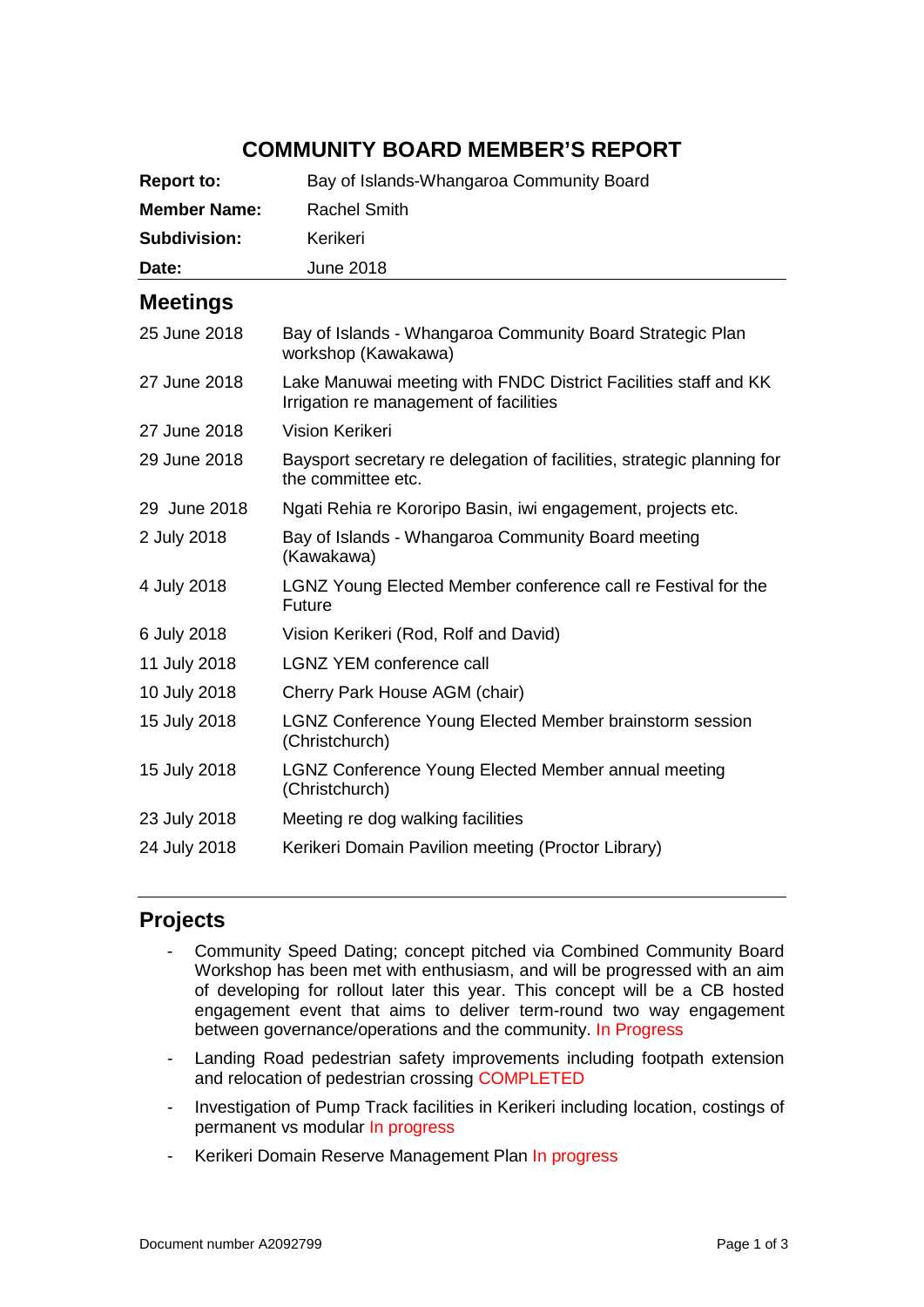- Festival for the Future (Wellington); facilitating strategic sessions re Climate Change and Local Government Engagement/Vote2019 with LGNZ and Inspiring Stories
- Improvements to the Kerikeri entrance roundabout in response to constant vehicular damage
- BAYSPORT issues with drainage, flooding of facilities etc

### **Resource Consents**

Nil

## **Requests for Service/Information**

| <b>RFS</b> | Mission Road STILL NO RESPONSE,                               |
|------------|---------------------------------------------------------------|
|            | ACKNOWLEDGEMENT OR RFS # ALLOCATION                           |
| <b>RFS</b> | Smokefree signage required for Kerikeri Domain NO             |
|            | RESPONSE (note that signage exists around playground          |
|            | area)                                                         |
| RFS3900374 | information requested regarding heating facilities in Waipapa |
|            | Hall                                                          |

#### **In progress**

- The Kerikeri Domain RMP process is underway with the development of a timeline (completion June 2019)
- Mission Road safety concerns; RFS lodged.
- Relationship building conversations with Far North Youth Council
- Relationship discussions re iwi engagement
- Kerikeri Kororipo BiCentenary project for 2019
- Request from Bob Bingham re renaming of Peacock Gardens Reserve currently undergoing a "community makeover" with support from the FNDC Infrastructure Fund Report form requested
- Development Contributions request information related to contributions collected in the Eastern ward, and how those were allocated

#### **Issues/Of Note**

- Concern over the need to complete the Maritime Facilities bylaw
- Rangitane Reserve need for public toilet
- Engagement re: completion of Landing Road footpath (Waipapa Landing to Kapiro Road)
- Kerikeri Makos re uncertainty of use of Domain and pavilion
- Kerikeri Cricket wanting certainty over possibility of use of Domain for 2018/19 season